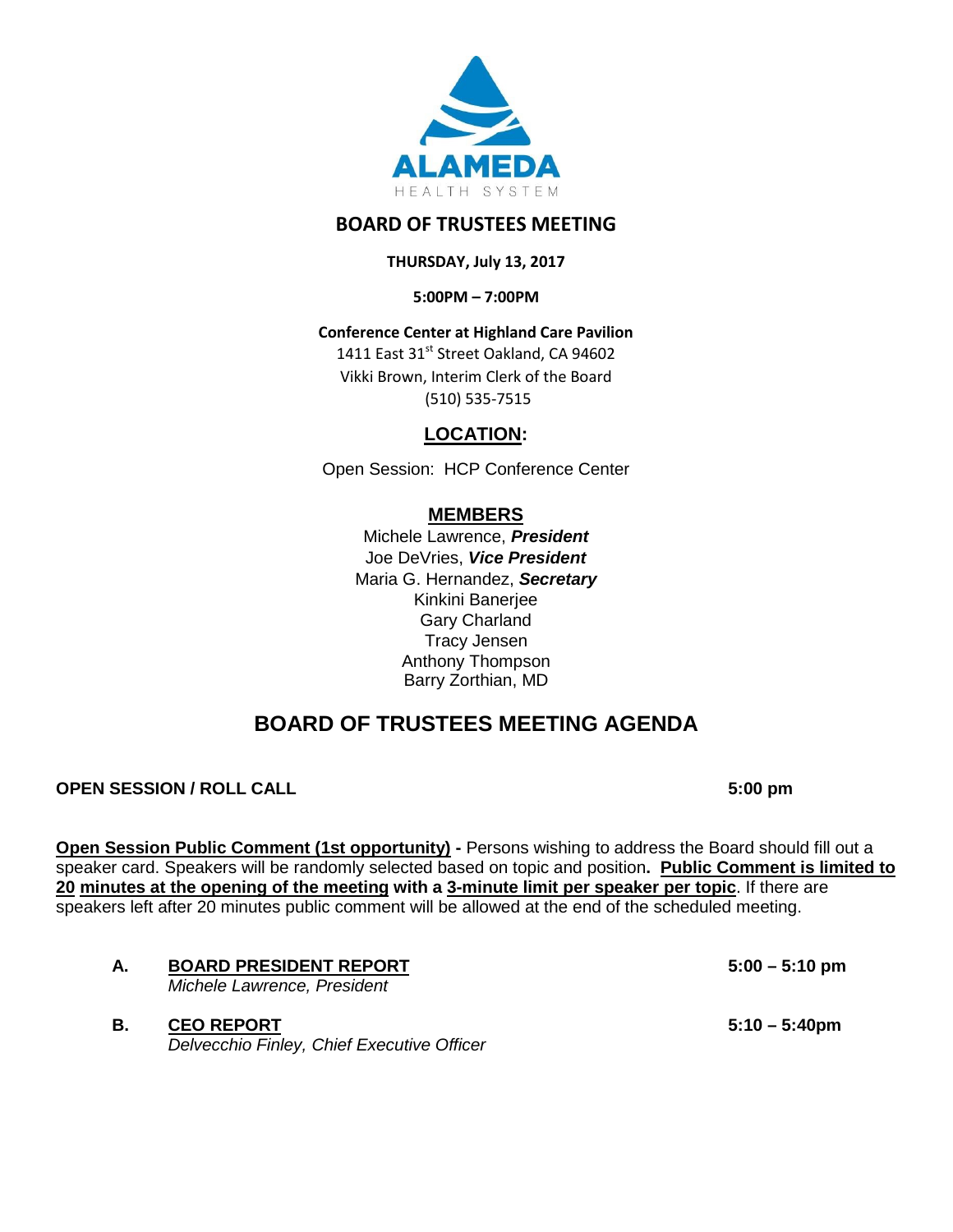# **C. ACTION: CONSENT AGENDA 5:40 – 5:50 pm**

- 1. Approval of the Minutes from the May 25, 2017 & June 8, 2017 Board of Trustees Meetings.
- 2. Approval of contracts from Finance Committee meeting.

#### *The Finance Committee recommends approval of the following contracts:*

- A. New Agreements awarded to three vendors, AllianceOne, Inc., Rash Curtis & Associates, and RevSolve, Inc. as the result of a Request for Proposal for the management of self-pay accounts receivable services. The term of all proposed agreements is July 13, 2017 through June 30, 2020. The estimated impact of each new agreement is \$1,000,000.00, for a combined total of \$3,000,000.00.
- B. Approval/ratification of work order with Colin Construction in the amount of \$138,430.00 for emergency repairs at Alameda Hospital.
- 3. Approval of the policies from June QPSC meeting. *The Quality and Professional Services Committee recommends approval of the following policies:*

# **Alameda Health System Policies**

- Acupuncture Procedure Protocol (System)
- Advance Practice: Mid-level Practitioner Standardized Policy Acupuncture (System)
- Allograft Tissue, Storage and Handling
- **Ambulatory Panel Management Protocol**
- **Cleaning and Care of Surgical Instruments, Point of Use (System)**<br>**E. High-Level Disinfection or Sterilization of Reusable Patient Care Ite**
- High-Level Disinfection or Sterilization of Reusable Patient Care Items
- **EXEDENT Medical Record Delinquency and Medical Staff Suspension**
- **MCH Observation Bed Policy**
- **•** Medications: Medication Area Inspections
- **EXECT** Medications: Selection, Procurement, and Shortages
- **Medications: High Risk and High Alert**
- **Patient/Family Education Plan**

#### **Alameda Hospital Policies**

- **Misadministration of Isotopes**
- **Nuclear Medicine Pregnant and/or Breastfeeding Patients**
- **Procedure for Ordering and Receiving Radioactive Material**
- **Scheduling Emergency and Urgent Cases and Calling in the Call Team**

# **Highland Hospital/Fairmont/JGPH/Ambulatory Policies**

No Policies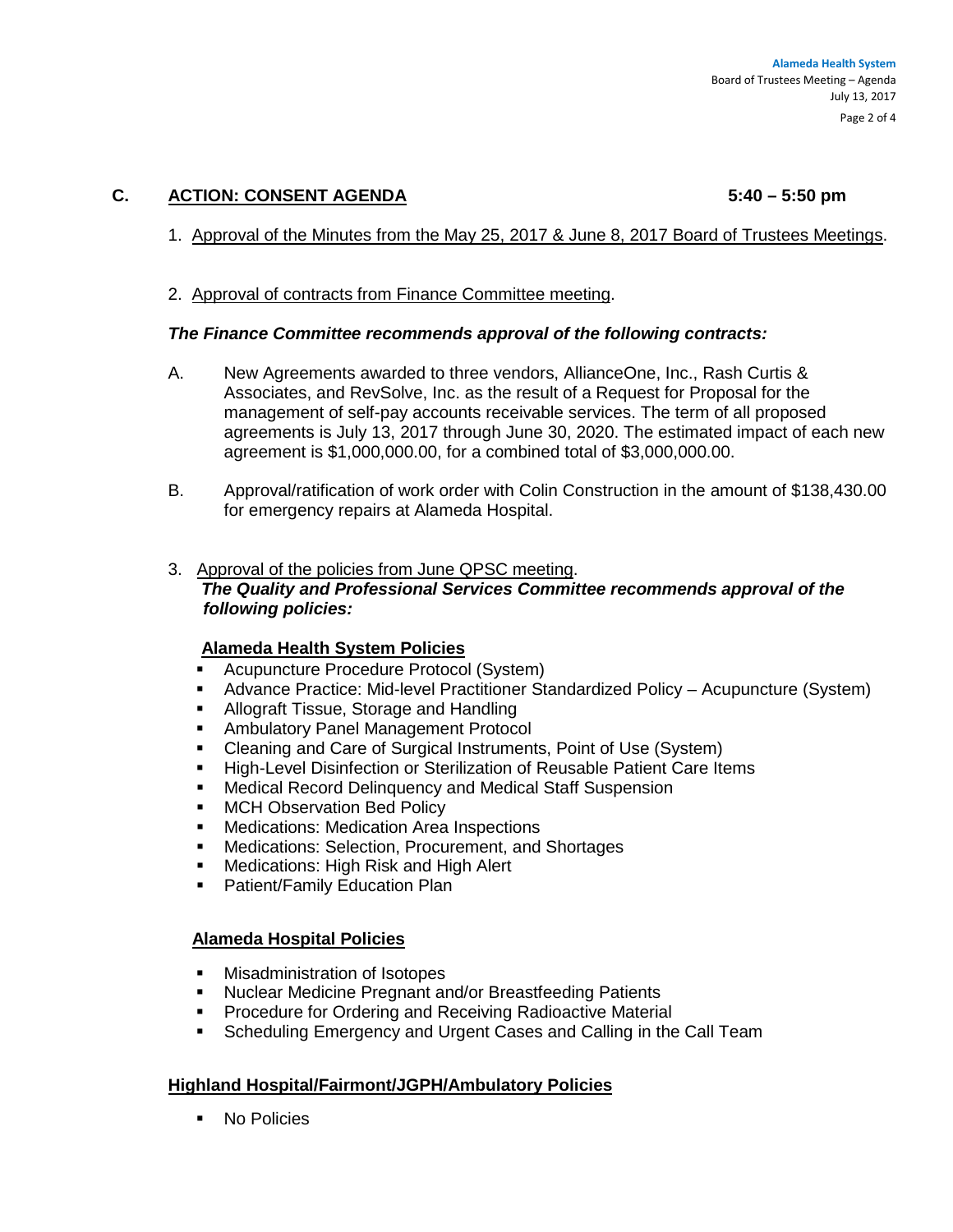#### **San Leandro Hospital**

**No Policies** 

### Recommendation: Motion to Approve

*END OF CONSENT AGENDA*

**D. INFORMATION: Proposed FY 2017/2018 Performance Dashboard 5:50 – 6:30 pm**  *Ishwari Venkataraman, Vice President – Strategy and Business Planning*

#### **E. EXECUTIVE REPORTS**

- **1. Chief Financial Officer Report** *David Cox, Chief Financial Officer*
- **2. Chief Information Officer Report** *David Gravender, Chief Information Officer*

#### *(Announcement as to Purpose of Closed Session)*

# **CLOSED SESSION 6:30 – 7:00 pm**

**1. Pending Litigation [Government Code Section 54957.9(a)] (1 matter)**  *M. D. Moye, General Counsel*

> *Lee v. Alameda Health System* [Alameda County Superior Court- Case No. RG15784234]

**2. Conference with Labor Negotiator – SEIU Local 1021 [Government Code Section 54957.6] (1 matter)**

*Tony Redmond, Chief Human Resources Officer Luis Fonseca, Chief Operating Officer M. D. Moye, General Counsel*

*(Reconvene to Open Session)* 

**F. Report on Action Taken in Closed Session**

**OPEN SESSION PUBLIC COMMENT (2nd opportunity) - Persons wishing to address the Board should** fill out a speaker card. Speakers will be randomly selected based on topic and position**. Public Comment is limited to 3-minutes per speaker per topic.**

**TRUSTEE COMMENTS**